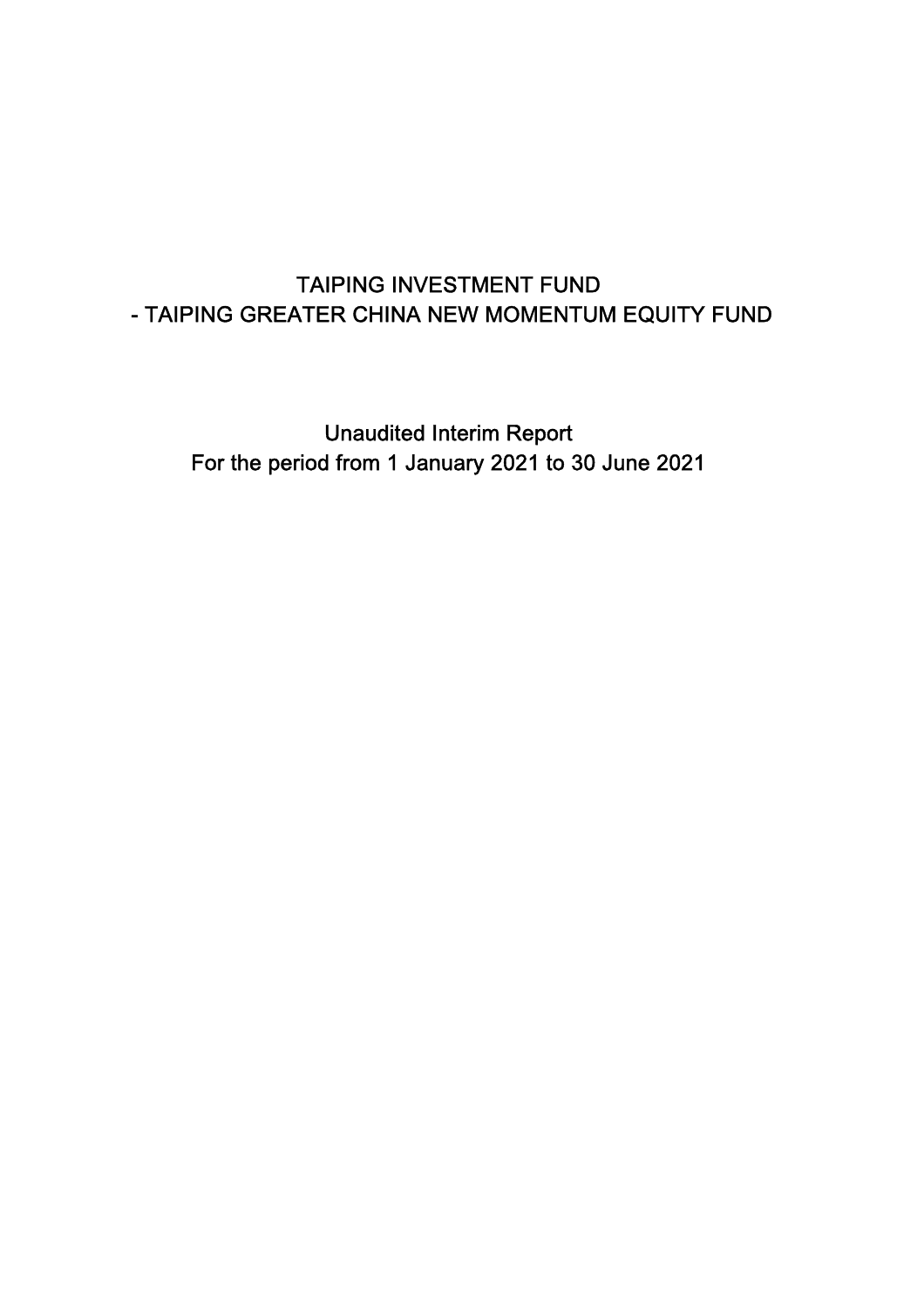## CONTENTS

|                                                                            | Pages          |
|----------------------------------------------------------------------------|----------------|
| Management and Administration                                              | 1              |
| Report of the Manager to the Unitholders                                   | $\mathbf{2}$   |
| Statement of financial position (Unaudited)                                | $\mathbf{3}$   |
| Statement of comprehensive income (Unaudited)                              | $4 - 5$        |
| Statement of changes in net assets attributable to unitholders (Unaudited) | 6              |
| Investment Portfolio (Unaudited)                                           | $\overline{7}$ |
| Statement of Movements in Portfolio Holdings (Unaudited)                   | $8 - 9$        |
| Performance table (Unaudited)                                              | 10             |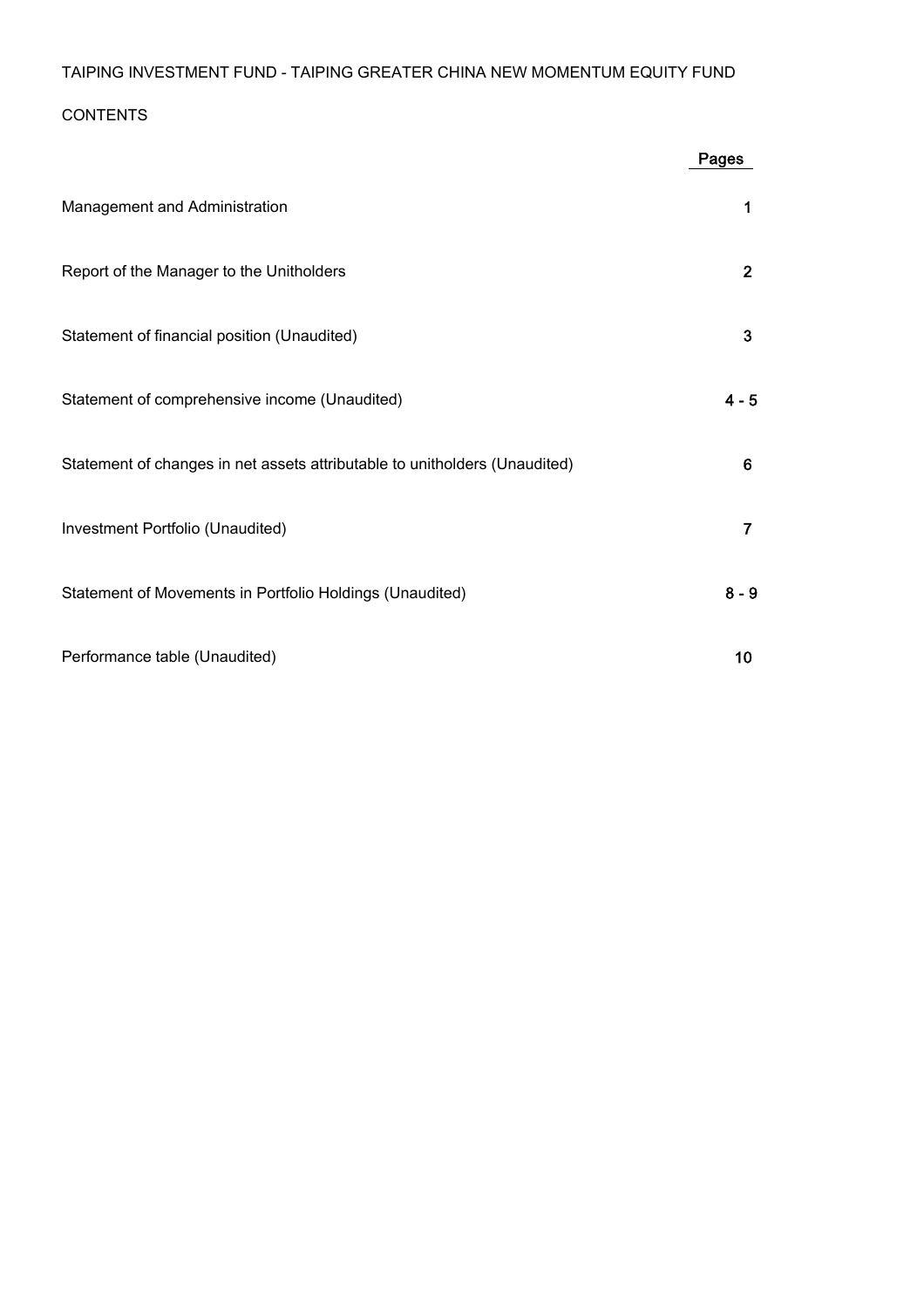### MANAGEMENT AND ADMINISTRATION

### **Directors of the Manager Manager Manager**

Ma Yong (appointed on 17 March 2020 and Wang Heqian (resigned on 15 July 2020) Unit 1-2, 19th Floor, Yao Peng (appointed on 23 November 2020) 18 King Wah Road, Li Hao (resigned on 23 November 2020, re-Li Hao (resigned on 25 November 2020, re-<br>appointed on 29 March 2021) Chen Dongxia (appointed on 29 March 2021) Hong Kong Chen Rui (appointed on 29 March 2021)

resigned on 29 March 2021)<br>Taiping Assets Management (HK) Company Limited resigned on 29 March 2021)

## **Trustee and Registrar Manual Auditor Auditor**

BOCI-Prudential Trustee Limited PricewaterhouseCoopers 15/F 22/F, Prince's Building 1501-1507 & 1513-1516 Hong Kong 1111 King's Road Taikoo Shing Hong Kong

Bank of China (Hong Kong) Limited Deacons 14/F Bank of China Tower 5/F, Alexandra House 1 Garden Road 18 Chater Road

# **Custodian Legal Advisors to the Manager**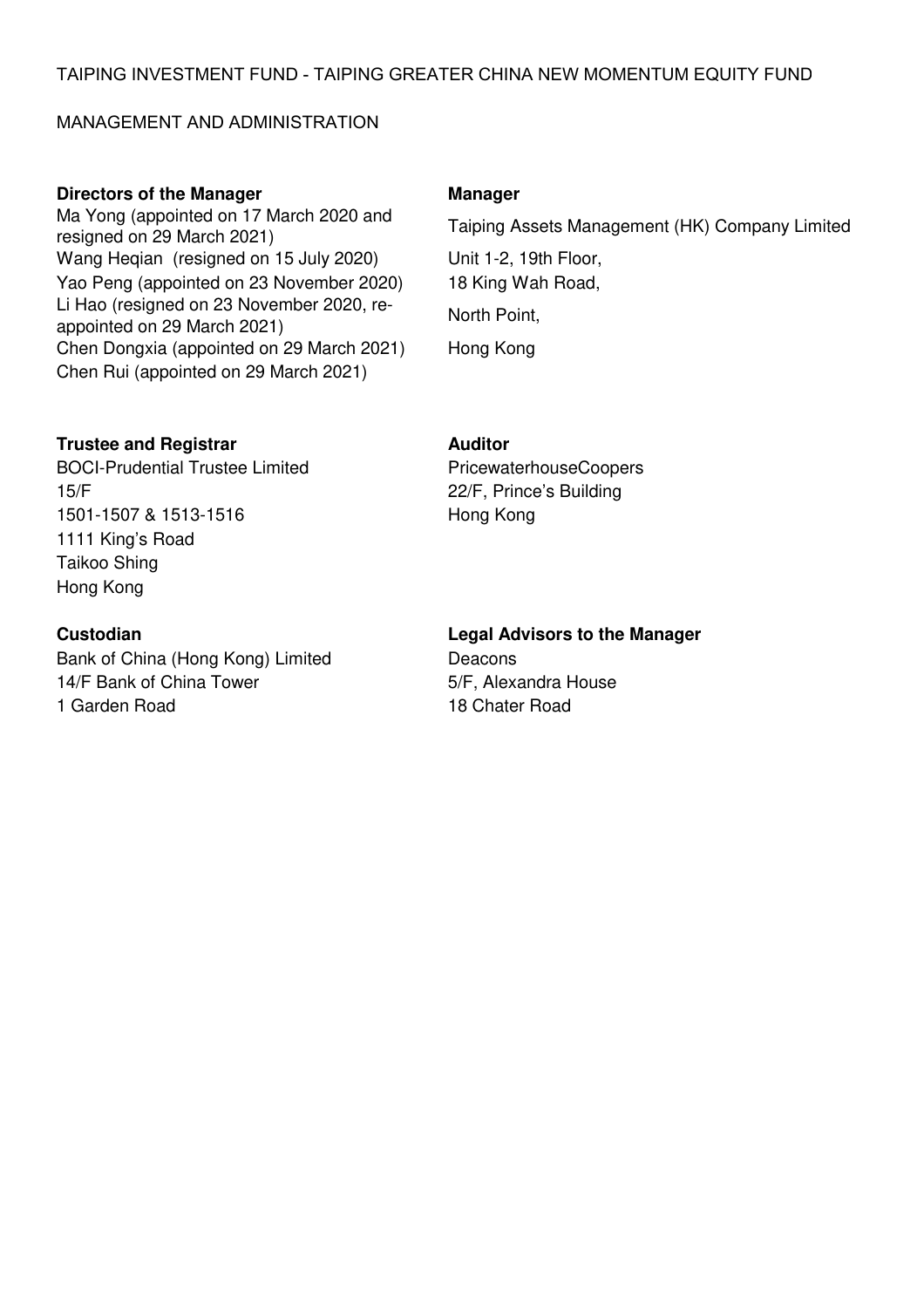#### REPORT OF THE MANAGER TO THE UNITHOLDERS

#### **Market review**

For the first half year of 2021, although stimulated by good news such as the launch of the COVID vaccine, the Hang Seng Index once exceeded a high position of 31,000 points, the market was still volatile. Chinese authorities have further tightened industry regulatory policies, referring to anti-monopoly e-commerce platforms which dragged down the performance of technology stocks. Hong Kong stock market underperformed US markets and China A share markets in the first half year, with a return of 5.9% of Hang Seng Index. By the end of June, performance of the Sub-Fund was 5.1%.

In industry level, new energy, property management, healthcare and raw materials plays have performed more prominently in the first half of the year. In addition to focus on stocks related to national policies, other key factors are required to be concerned in the second half of this year, including the latest inflation data. Central banks of various countries have introduced quantitative easing monetary policies with different strengths to stimulate the economy and derive up the asset prices. When the epidemic subsides and economic activates return back to normal, if inflation continues to rise, central banks may increase

The market concerns about policy visibility have risen significantly. Going forward, we will keep a watchful eye on market liquidity and policy risk. The portfolio manager will avoid the sectors that are facing regulatory headwinds and adjust portfolio structure. We will keep balanced allocation between growth stocks and value stocks and still favor on quality new economy leaders with reasonable valuation and focus on policy preferred and domestic demanded-related stocks (consumer, biotech, hardware, auto sector) with stable fundamental and as well as new energy sector.

Taiping Assets Management (HK) Company Limited 16 August 2021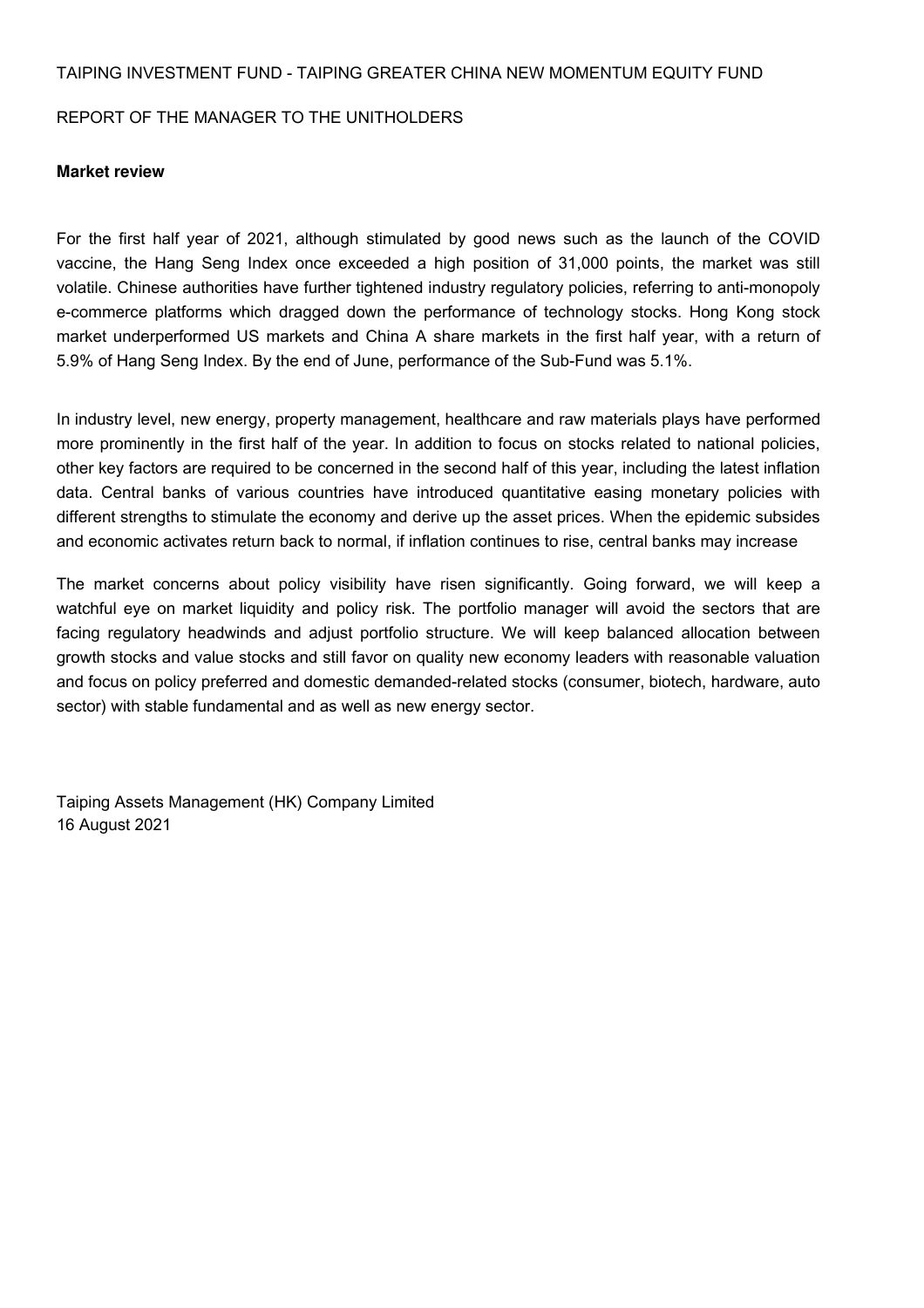### STATEMENT OF FINANCIAL POSITION (Unaudited)

### As at 30 June 2021

|                                                       | (Unaudited)   | (Audited)         |
|-------------------------------------------------------|---------------|-------------------|
|                                                       | As at 30 June | As at 31 December |
|                                                       | 2021          | 2020              |
|                                                       | HK\$          | HK\$              |
| <b>ASSETS</b>                                         |               |                   |
| Financial assets at fair value through profit or loss | 430, 174, 211 | 427,298,425       |
| Cash and cash equivalent                              | 63,205,700    | 34,503,016        |
| Dividend receivables                                  | 2,258,943     |                   |
| Amounts due from brokers                              | 19,578,990    |                   |
| Other receivables                                     | 14,699        | 14,672            |
| <b>Total Assets</b>                                   | 515,232,543   | 461,816,113       |
| <b>LIABILITIES</b>                                    |               |                   |
| Amounts due to brokers                                | (5,837,538)   |                   |
| Other payables                                        | (1, 211, 687) | (1,243,471)       |
| <b>Total Liabilities</b>                              | (7,049,225)   | (1, 243, 471)     |
| NET ASSET ATTARIBUTABLE TO UNITHOLDERS                | 508,183,318   | 460,572,642       |
| TOTAL EQUITY AND LIABILITIES                          | 508,183,318   | 460,572,642       |
| - Class B Units                                       | 4,914,281     | 4,680,735         |
| NET ASSET VALUE PER UNIT                              |               |                   |
| - Class B Units                                       | 103.41        | 98.40             |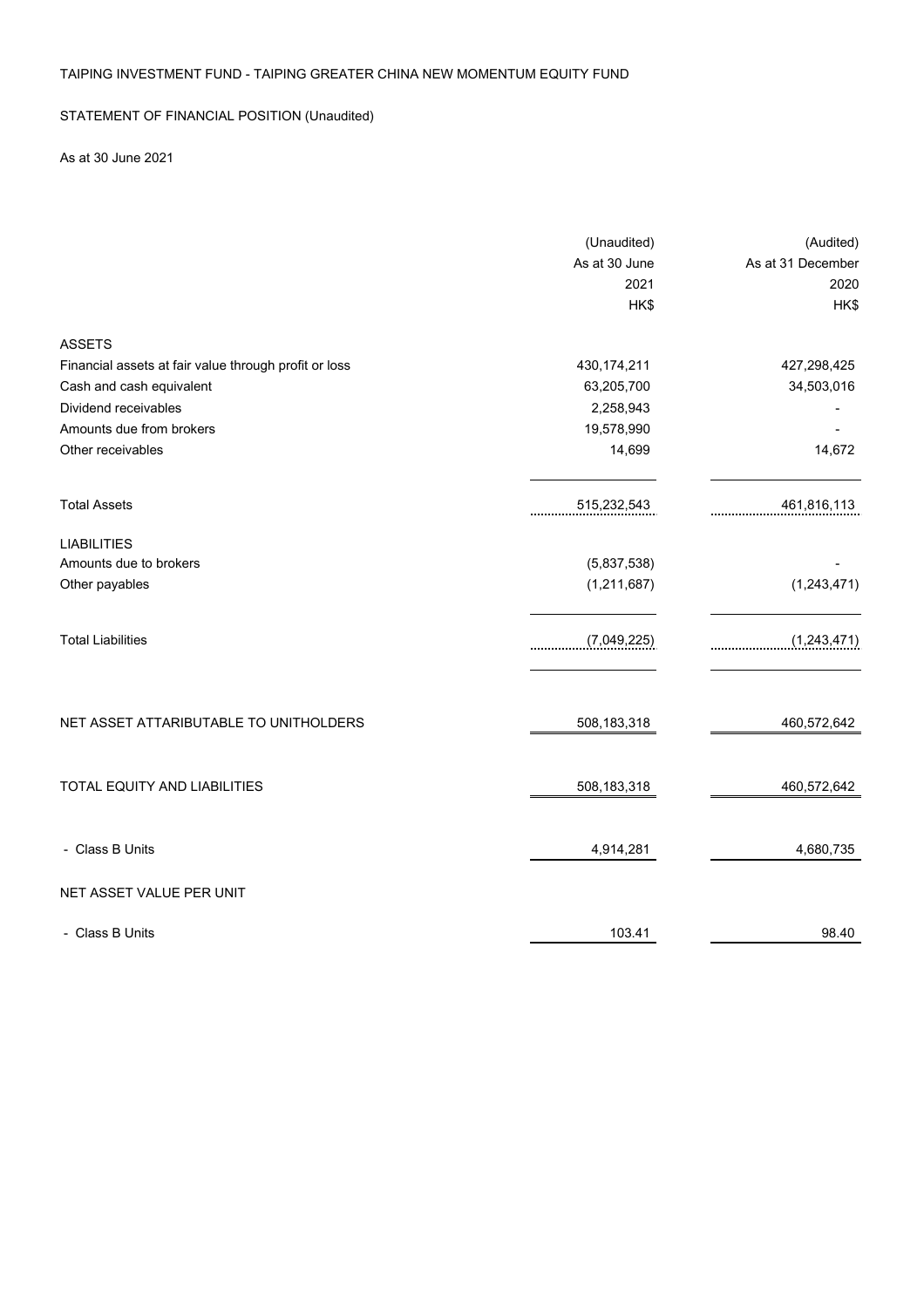# STATEMENT OF COMPREHENSIVE INCOME (Unaudited)

For the period ended 30 June 2021

|                                                                  | 01 January 2021 | 01 January 2020                     |
|------------------------------------------------------------------|-----------------|-------------------------------------|
|                                                                  |                 | to 30 June 2021 to 31 December 2020 |
|                                                                  | HK\$            | HK\$                                |
| <b>INCOME</b>                                                    |                 |                                     |
| Net unrealized (losses)/ gains on financial assets at fair value |                 |                                     |
| through profit or loss                                           | (43, 712, 522)  | 102,616,112                         |
| Net realized gains/(losses) on financial assets at fair value    |                 |                                     |
| through profit or loss                                           | 68,505,193      | (30, 590, 363)                      |
| Foreign exchange differences, net                                | (620, 655)      | (149, 856)                          |
| Dividend income                                                  | 5,431,034       | 8,953,047                           |
| Interest income                                                  | 643             | 8,761                               |
| Total (loss)/income                                              | 29,603,693      | 80,837,701                          |
| <b>EXPENSES</b>                                                  |                 |                                     |
| Management fee                                                   | (3,797,506)     | (5,798,126)                         |
| Transaction fees (Note 1)                                        | (1,713,078)     | (2,490,723)                         |
| Trustee and administration fee                                   | (346, 390)      | (545, 677)                          |
| Auditors' remuneration                                           | (131,600)       | (243, 360)                          |
| <b>Bank charges</b>                                              | (660)           | (480)                               |
| Other expenses (Note 2)                                          | (90, 518)       | (110, 683)                          |
| Total operating expenses                                         | (6,079,752)     | (9, 189, 049)                       |
|                                                                  |                 |                                     |
| (Loss)/income before tax                                         | 23,523,941      | 71,648,652                          |
| Withholding taxes                                                | (349, 537)      | (588, 994)                          |
| <b>TOTAL COMPREHENSIVE</b>                                       |                 |                                     |
| (LOSS)/INCOME FOR THE PERIOD                                     | 23,174,404      | 71,059,658                          |
|                                                                  |                 |                                     |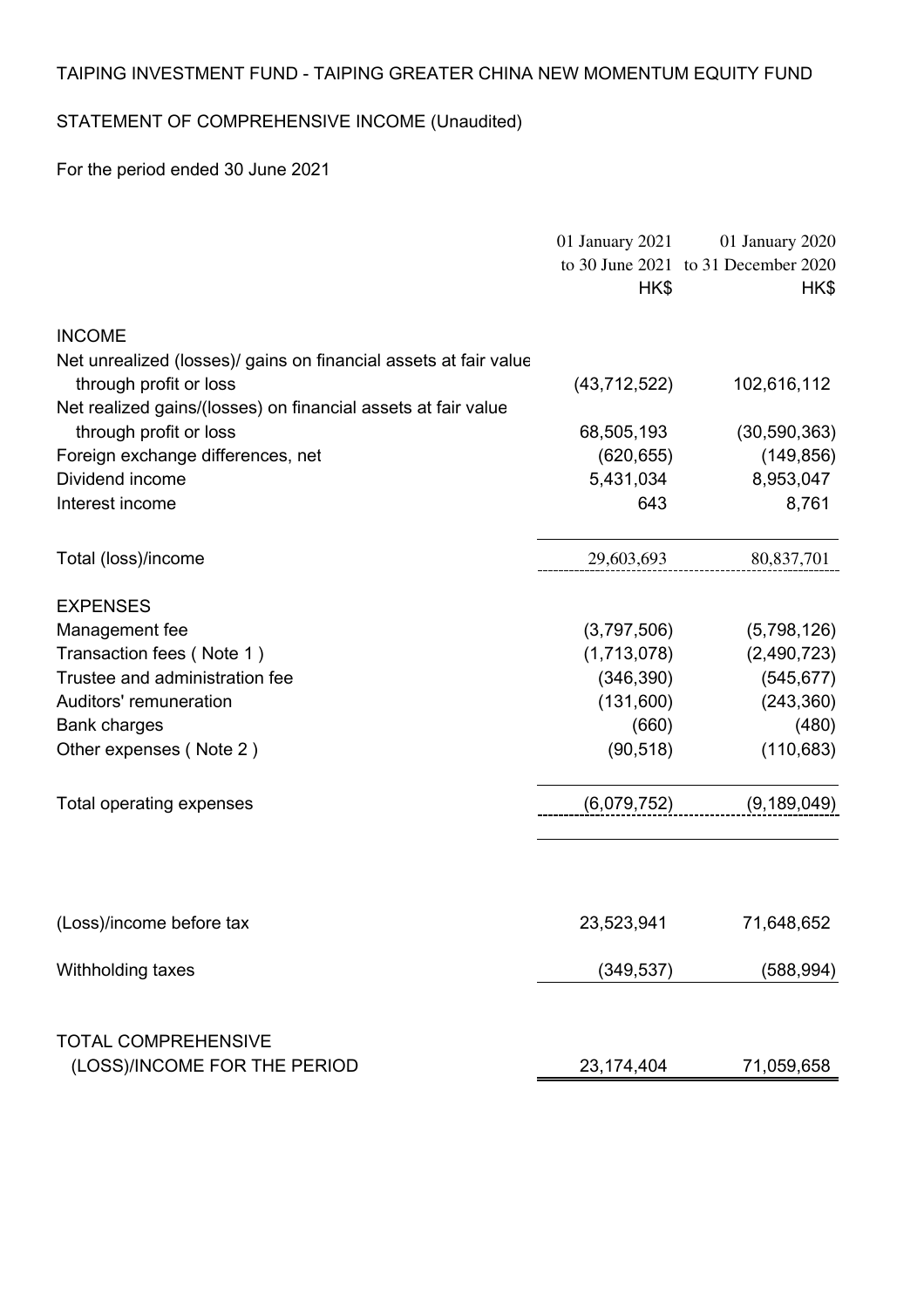# STATEMENT OF COMPREHENSIVE INCOME (Continued) (Unaudited)

For the period ended 30 June 2021

Note 1: During the period ended 30 June 2021 and the year ended 2020, Transaction fees paid to its Connected Person of Manager/Trustee were as follows:

|                                    | 01 January 2021 | 01 January 2020     |
|------------------------------------|-----------------|---------------------|
|                                    | to 30 June 2021 | to 31 December 2020 |
| <b>Connected Person of Manager</b> | HK\$            | HK\$                |
| Taiping Securities (HK) Co., Ltd   |                 |                     |
| - Transaction Fees                 | 5,479           | 142,195             |
| <b>Connected Person of Trustee</b> |                 |                     |
| <b>BOCI Securities Limited</b>     |                 |                     |
| - Transaction Fees                 | 50,077          |                     |
|                                    |                 |                     |

Note 2: During the period ended 30 June 2021 and the year ended 2020, Other expenses paid to its Connected Person of Trustee were as follows:

|                                        | 01 January 2021 | 01 January 2020     |
|----------------------------------------|-----------------|---------------------|
|                                        | to 30 June 2021 | to 31 December 2020 |
| <b>Connected Person of Trustee</b>     | HK\$            | HK\$                |
| <b>BOCI Prudential Trustee Limited</b> |                 |                     |
| - Accounting Fee                       | 10,000          |                     |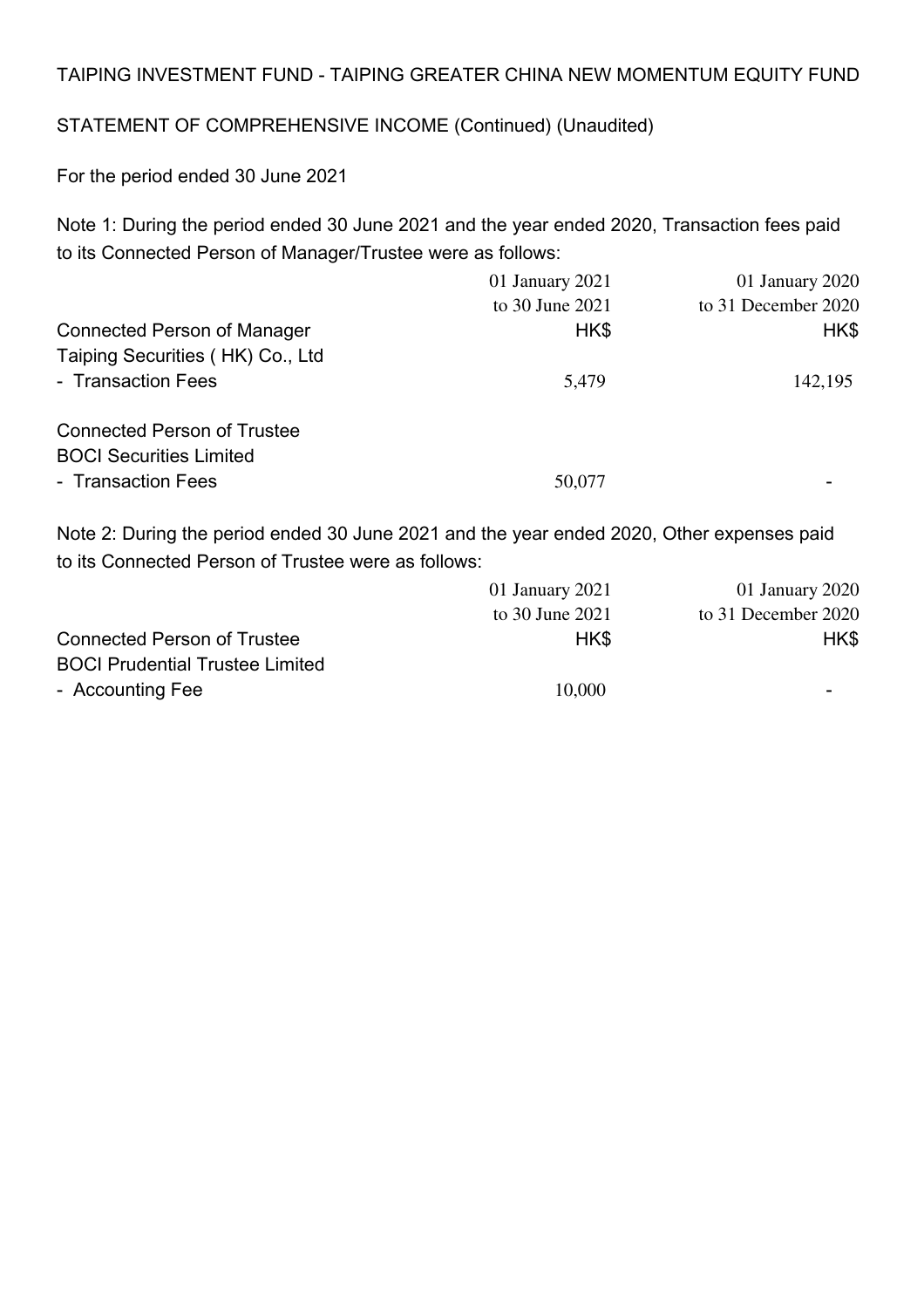# STATEMENT OF CHANGES IN NET ASSETS ATTRIBUTABLE TO UNITHOLDERS (Unaudited)

For the period ended 30 June 2021

|                                                          | Number of units | HK\$        |
|----------------------------------------------------------|-----------------|-------------|
| NET ASSETS ATTRIBUTABLE TO UNITHOLDERS AT 1 January 2020 | 4,680,735       | 389,512,984 |
| Subscription of units during the year                    |                 |             |
| Redemption of units during the year                      |                 |             |
| Distributions to unitholders                             |                 |             |
| Total comprehensive income/(loss) for the period         |                 | 71,059,658  |
| NET ASSETS ATTRIBUTABLE TO UNITHOLDERS 31 December 2020  | 4,680,735       | 460,572,642 |
|                                                          |                 |             |
| Subscription of units during the year                    | 233,546         | 24,436,272  |
| Redemption of units during the year                      |                 |             |
| Distributions to unitholders                             |                 |             |
| Total comprehensive income/(loss) for the period         |                 | 23,174,404  |
| NET ASSETS ATTRIBUTABLE TO UNITHOLDERS 30 June 2021      | 4,914,281       | 508,183,318 |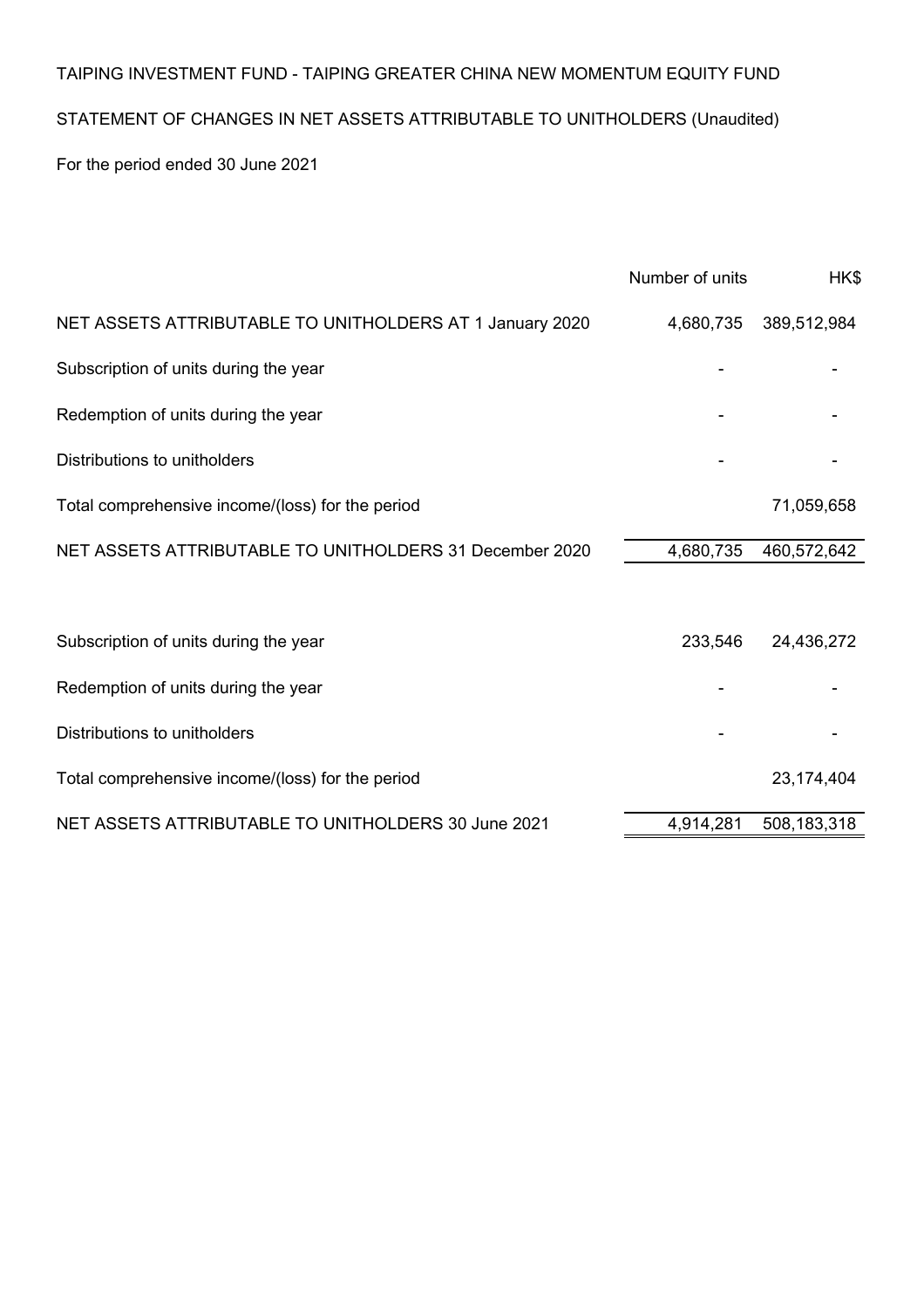#### INVESTMENT PORTFOLIO (Unaudited)

As at 30 June 2021

|                                               |           | Fair value  | % of Net |
|-----------------------------------------------|-----------|-------------|----------|
|                                               | Holdings  | HK\$        | Assets   |
| <b>LISTED EQUITY SECURITIES</b>               |           |             |          |
|                                               |           |             |          |
| China                                         |           |             |          |
| INNER MONGOLIA YILI INDUSTRIAL GROUP CO LTD-A | 278,717   | 12,333,574  | 2.43%    |
| JIANGSU HENGRUI MEDICINE CO LTD-A             | 123,740   | 10,105,345  | 1.99%    |
| KWEICHOW MOUTAI CO LTD-A                      | 2,100     | 5,189,363   | 1.02%    |
|                                               |           | 27,628,282  | 5.44%    |
| Hong Kong                                     |           |             |          |
| <b>AIA GROUP LTD</b>                          | 212,600   | 20,515,900  | 4.03%    |
| ALIBABA GROUP HLDG LTD                        | 170,300   | 37,466,000  | 7.36%    |
| ANTA SPORTS PRODUCTS LTD                      | 51,000    | 9,322,800   | 1.83%    |
| CHINA CONSTRUCTION BANK CORP-H                | 3,274,000 | 20,004,140  | 3.94%    |
|                                               |           |             |          |
| CHINA MENGNIU DAIRY CO LTD                    | 282,000   | 13,239,900  | 2.61%    |
| CHINA MERCHANTS BANK CO LTD-H                 | 265,000   | 17,556,250  | 3.45%    |
| CHINA PACIFIC INSURANCE (GROUP) CO-H          | 403,000   | 9,853,350   | 1.94%    |
| CHINA RESOURCES BEER HLDGS CO LTD             | 194,000   | 13,531,500  | 2.66%    |
| CHINA RESOURCES LAND LTD                      | 300,000   | 9,435,000   | 1.86%    |
| CHINA RESOURCES POWER HLDGS CO                | 550,000   | 5,830,000   | 1.15%    |
| CHINA SHENHUA ENERGY CO LTD-H                 | 748,500   | 11,392,170  | 2.24%    |
| FUYAO GLASS INDUSTRY GROUP CO LTD-H           | 243,200   | 13,303,040  | 2.62%    |
| <b>GEELY AUTOMOBILE HLDGS LTD</b>             | 540,000   | 13,203,000  | 2.60%    |
| HONG KONG EXCHANGES & CLEARING LTD            | 42,900    | 19,854,120  | 3.91%    |
| INNOVENT BIOLOGICS INC (B)                    | 86,500    | 7,832,575   | 1.54%    |
| <b>MEITUAN-CLASS B</b>                        | 44,500    | 14,257,800  | 2.81%    |
| MICROPORT SCIENTIFIC CORP                     | 144,000   | 10,029,600  | 1.97%    |
| <b>NETEASE INC</b>                            | 106,000   | 18,645,400  | 3.67%    |
| POSTAL SAVINGS BANK OF CHINA CO LTD-H         | 2,094,000 | 10,951,620  | 2.16%    |
| POWER ASSETS HLDGS LTD                        | 167,000   | 7,957,550   | 1.57%    |
| SHENZHOU INTL GROUP HLDGS LTD                 | 57,900    | 11,354,190  | 2.23%    |
| SUN HUNG KAI PROPERTIES LTD                   | 88,000    | 10,181,600  | 2.00%    |
| SUNNY OPTICAL TECHNOLOGY GROUP CO LTD         | 54,700    | 13,423,380  | 2.64%    |
| <b>TENCENT HLDGS LTD</b>                      | 74,100    | 43,274,400  | 8.52%    |
| <b>WUXI BIOLOGICS CAYMAN INC</b>              | 66,000    | 9,391,800   | 1.85%    |
| <b>XIAOMI CORP-CLASS B SHARE</b>              | 282,800   | 7,635,600   | 1.50%    |
|                                               |           |             |          |
|                                               |           | 379,442,685 | 74.66%   |
| <b>LISTED EXCHANGE-TRADED FUND</b>            |           |             |          |
| Hong Kong                                     |           |             |          |
| CSOP HANG SENG TECH INDEX ETF                 | 1,919,200 | 15,487,944  | 3.05%    |
| LINK REAL ESTATE INVESTMENT TRUST             | 101,200   | 7,615,300   | 1.50%    |
|                                               |           | 23,103,244  | 4.55%    |
| Total investments, at fair value              |           | 430,174,211 | 84.65%   |
| Other net assets                              |           | 78,009,107  | 15.35%   |
| Net assets as at 30 June 2021                 |           | 508,183,318 | 100.00%  |
| Total investments, at cost                    |           | 387,879,295 |          |

Note: Investment are accuonted for on a trade date basis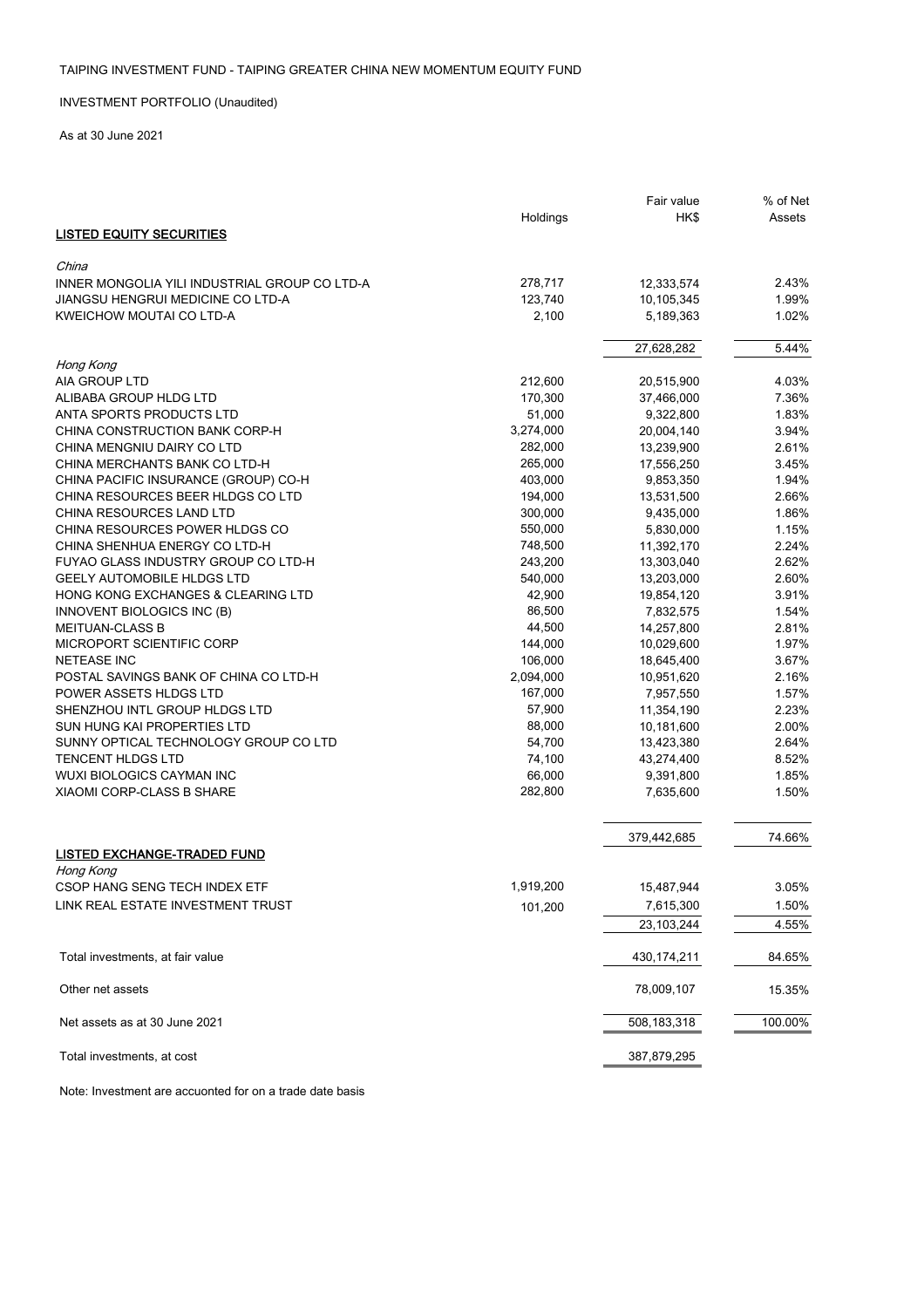STATEMENT OF MOVEMENT IN PORTFOLIO HOLDINGS (Unaudited)

|                                                   | At 1 January |           |             | At 30 June               |
|---------------------------------------------------|--------------|-----------|-------------|--------------------------|
|                                                   | 2021         | Additions | Disposals   | 2021                     |
| <u>LISTED EQUITY SECURITIES</u>                   |              |           |             |                          |
| China                                             |              |           |             |                          |
| CHINA JUSHI CO LTD-A                              |              | 397,668   | (397, 668)  |                          |
| INNER MONGOLIA YILI INDUSTRIAL GROUP CO LTD-A     |              | 278,717   |             | 278,717                  |
| JIANGSU HENGRUI MEDICINE CO LTD-A                 |              | 123,740   |             | 123,740                  |
| KWEICHOW MOUTAI CO LTD-A                          |              | 2,100     |             | 2,100                    |
| Hong Kong                                         |              |           |             |                          |
| AIA GROUP LTD                                     | 194,800      | 101,400   | (83,600)    | 212,600                  |
| ALIBABA GROUP HLDG LTD                            | 159,300      | 89,600    | (78,600)    | 170,300                  |
| ALUMINUM CORP OF CHINA LTD-H                      | 2,048,000    | 490,000   | (2,538,000) |                          |
| ANHUI CONCH CEMENT CO LTD-H                       |              | 196,000   | (196,000)   |                          |
| ANTA SPORTS PRODUCTS LTD                          |              | 51,000    |             | 51,000                   |
| BYD CO LTD-H                                      |              | 39,500    | (39, 500)   |                          |
| CHINA CONSTRUCTION BANK CORP-H                    | 2,178,000    | 1,658,000 | (562,000)   | 3,274,000                |
| CHINA MENGNIU DAIRY CO LTD                        |              | 353,000   | (71,000)    | 282,000                  |
| CHINA MERCHANTS BANK CO LTD-H                     | 436,500      | 40,000    | (211,500)   | 265,000                  |
| <b>CHINA MOBILE LTD</b>                           |              | 227,500   | (227, 500)  |                          |
| CHINA OVERSEAS LAND & INVESTMENT LTD              |              | 459,500   | (459, 500)  |                          |
| CHINA PACIFIC INSURANCE (GROUP) CO-H              |              | 521,200   | (118,200)   | 403,000                  |
| CHINA RESOURCES BEER HLDGS CO LTD                 | 94,000       | 100,000   |             | 194,000                  |
| CHINA RESOURCES LAND LTD                          |              | 336,000   | (36,000)    | 300,000                  |
| CHINA RESOURCES MIXC LIFESTYLE SERVICES LTD       | 216,600      |           | (216, 600)  |                          |
| CHINA RESOURCES POWER HLDGS CO                    |              | 716,000   | (166,000)   | 550,000                  |
| CHINA SHENHUA ENERGY CO LTD-H                     |              | 748,500   |             | 748,500                  |
| CIFI HLDGS GROUP CO LTD                           | 1,978,000    |           | (1,978,000) |                          |
| FUYAO GLASS INDUSTRY GROUP CO LTD-H               |              | 301,600   | (58, 400)   | 243,200                  |
| <b>GEELY AUTOMOBILE HLDGS LTD</b>                 |              | 575,000   | (35,000)    | 540,000                  |
| HAINAN MEILAN INTL AIRPORT CO LTD-H               | 67,000       | 89,000    | (156,000)   |                          |
| HONG KONG EXCHANGES & CLEARING LTD                | 43,000       | 21,200    | (21, 300)   | 42,900                   |
| <b>HSBC HLDGS PLC</b>                             |              | 668,400   | (668, 400)  |                          |
| INDUSTRIAL & COMMERCIAL BK OF CHINA-H             |              | 1,557,000 | (1,557,000) |                          |
| INNOVENT BIOLOGICS INC (B)                        | 78,000       | 98,500    | (90,000)    | 86,500                   |
| <b>JD.COM INC</b>                                 | 78,550       | 13,850    | (92, 400)   |                          |
| JIANGXI COPPER CO LTD-H                           | 557,000      |           | (557,000)   |                          |
| JIUMAOJIU INTL HLDGS LTD                          | 261,000      |           | (261,000)   |                          |
| KUAISHOU TECHNOLOGY                               |              | 59,400    | (59, 400)   |                          |
| <b>MEITUAN-CLASS B</b>                            | 78,900       | 47,700    | (82, 100)   | 44,500                   |
| MICROPORT SCIENTIFIC CORP                         |              | 144,000   |             | 144,000                  |
| <b>NETEASE INC</b>                                | 113,400      | 106,000   | (113, 400)  | 106,000                  |
| NEW CHINA LIFE INSURANCE CO LTD-H                 | 585,600      |           | (585,600)   |                          |
| PING AN INSURANCE GROUP CO OF CHINA LTD-H         |              | 216,000   | (216,000)   | $\overline{\phantom{a}}$ |
| POSTAL SAVINGS BANK OF CHINA CO LTD-H             |              | 3,712,000 | (1,618,000) | 2,094,000                |
| POWER ASSETS HLDGS LTD                            |              | 192,000   | (25,000)    | 167,000                  |
| SHENZHOU INTL GROUP HLDGS LTD                     | 96,000       | 5,800     | (43,900)    | 57,900                   |
| SINO BIOPHARMACEUTICAL LTD                        | 1,598,500    |           | (1,598,500) |                          |
| SMOORE INTL HLDHS LTD                             | 272,000      |           | (272,000)   |                          |
| SUN HUNG KAI PROPERTIES LTD                       |              | 88,000    |             | 88,000                   |
| SUNNY OPTICAL TECHNOLOGY GROUP CO LTD             | 100,100      | 29,800    | (75, 200)   | 54,700                   |
| <b>TECHTRONIC INDUSTRIES CO LTD</b>               |              | 110,000   | (110,000)   |                          |
| <b>TENCENT HLDGS LTD</b>                          | 70,400       | 16,900    | (13,200)    | 74,100                   |
| <b>TSINGTAO BREWERY CO LTD-H</b>                  | 56,000       | 22,000    | (78,000)    |                          |
| WEICHAI POWER CO LTD-H                            |              | 646,000   | (646,000)   |                          |
| WUXI BIOLOGICS CAYMAN INC                         |              | 113,500   | (47,500)    | 66,000                   |
| XIABUXIABU CATERING MANAGEMENT CHINA HLDGS CO LTD | 662,000      |           | (662,000)   |                          |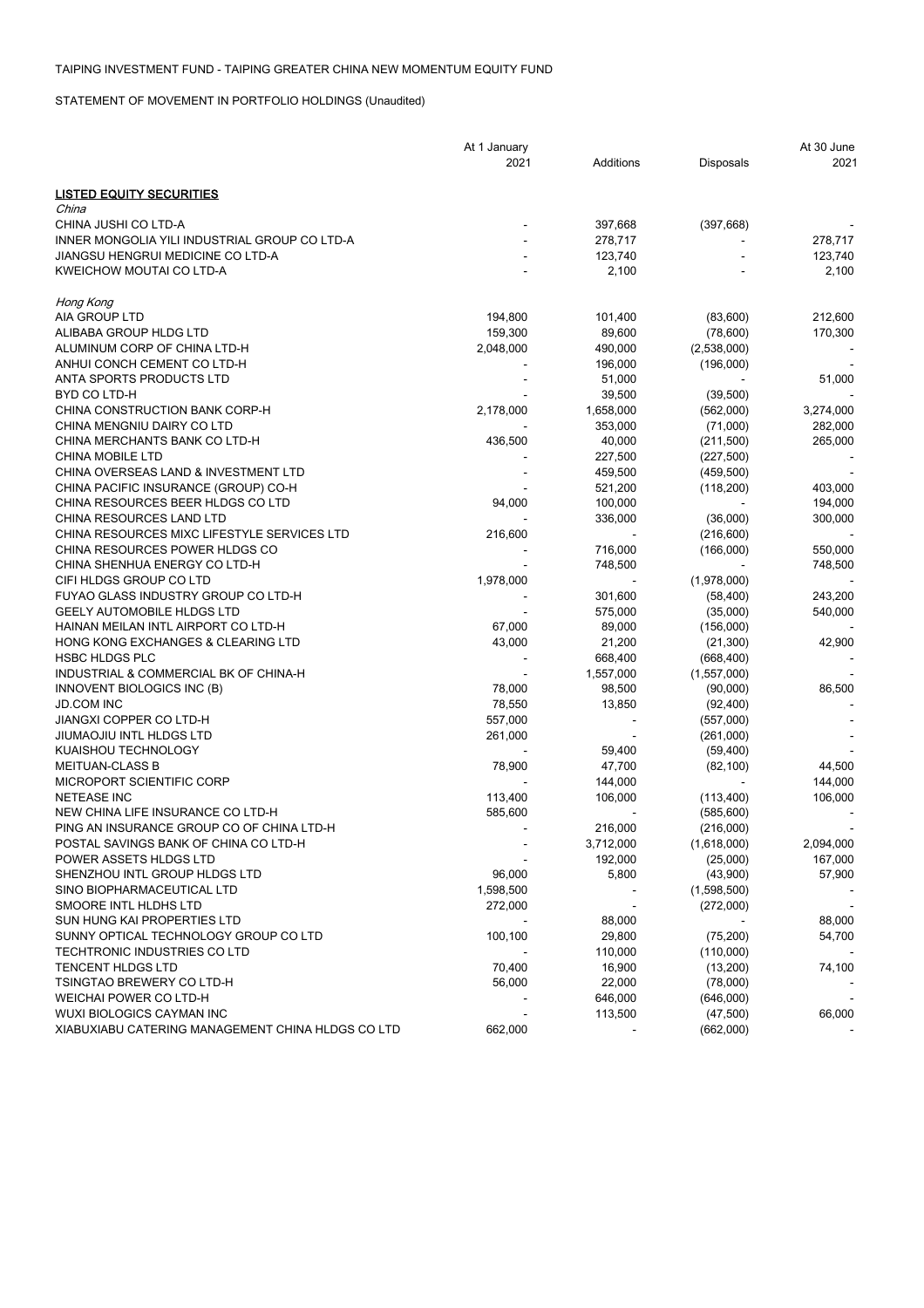STATEMENT OF MOVEMENT IN PORTFOLIO HOLDINGS ( Continued ) (Unaudited)

|                                                 | At 1 January<br>2021 | Additions | Disposals   | At 30 June<br>2021 |
|-------------------------------------------------|----------------------|-----------|-------------|--------------------|
| <b>LISTED EQUITY SECURITIES</b>                 |                      |           |             |                    |
| Hong Kong                                       |                      |           |             |                    |
| <b>XIAOMI CORP-CLASS B SHARE</b>                | 538,000              | 398,800   | (654,000)   | 282,800            |
| ZIJIN MINING GROUP CO LTD-H                     | 1,094,000            | 322,000   | (1,416,000) |                    |
| ZTO EXPRESS CAYMAN INC                          | 26,100               | 44,500    | (70, 600)   |                    |
| <b>United States of America</b>                 |                      |           |             |                    |
| <b>BAIDU INC-ADR</b>                            | 10,818               |           | (10, 818)   |                    |
| <b>BILIBILI INC-ADR</b>                         | 18,330               |           | (18, 330)   |                    |
| <b>LISTED EXCHANGE-TRADED FUND</b><br>Hong Kong |                      |           |             |                    |
| CSOP HANG SENG TECH INDEX ETF                   |                      | 3,537,800 | (1,618,600) | 1,919,200          |
|                                                 |                      |           |             |                    |
| LINK REAL ESTATE INVESTMENT TRUST               |                      | 101,200   |             | 101,200            |